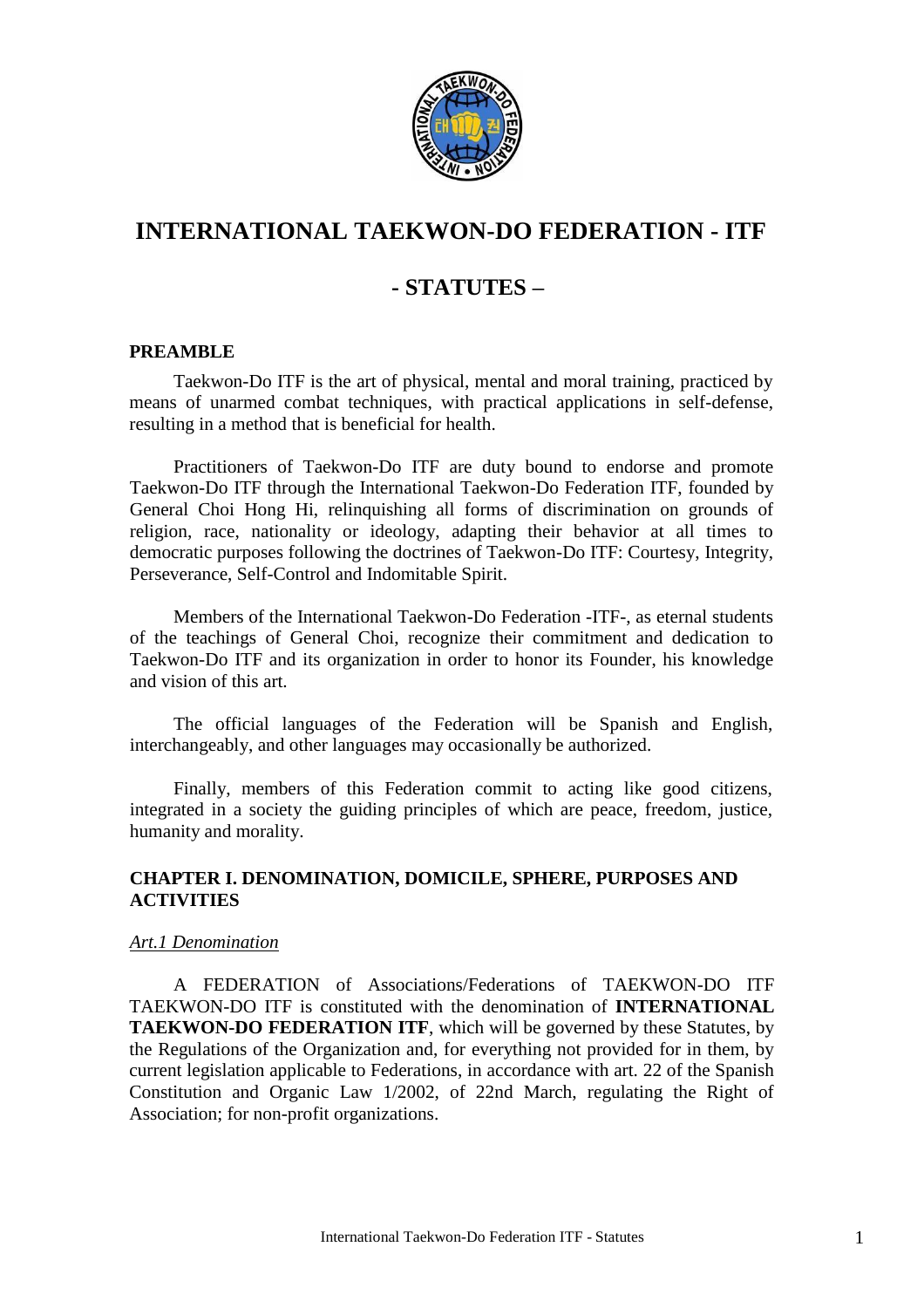## *Art. 2 Legal Personality*

The Federation has its own legal personality and full capacity to act to administer and dispose of its assets and fulfil the purposes proposed.

#### *Art. 3 Domicile and sphere of activity*

The Federation establishes its registered address at calle Mercado n° 3, Benidorm (Alicante), and may relocate, by agreement of the Extraordinary General Assembly, to anywhere in Spain.

The Federation will perform its duties throughout Spain and on an international level, in other words, supranational.

If deemed advantageous by the Extraordinary General Assembly, this FEDERATION may, in turn, also federate with other federations and associations from the European Community, as well as from other Continents, from a Supranational, in other words, International, sphere, which have identical or very similar purposes to those of these Statutes.

## *Art. 4 Purposes*

The purposes for the existence of this Federation are the promotion of the Korean art of self-defense known as Taekwon-Do ITF, the promotion of study, knowledge, teaching, communication, disclosure and development of the cultural and sporting practice of this martial art, ensuring non-discrimination towards a member or another practitioner on grounds of race, religion, gender or politics; adapting its operations at all times to democratic purposes.

Its main aim is to prevent the deviation of Taekwon-Do ITF ASSOCIATIONS/FEDERATIONS from its real functional and operational objectives and thus, safeguard that the latter comply with the specific purposes for which they were created and maintain a unified approach among Taekwon-Do ITF ASSOCIATIONS/FEDERATIONS that exist or may be created, resolving any possible discrepancies and conflicts between its members, coordinating and regulating the activities of Taekwon-Do ITF.

## *Art. 5 Activities*

In order to fulfil the purposes listed in the previous article, tournaments, seminars, awareness courses, cinematic projections and videos, conferences, discussions, conventions, meetings, congresses and any other similar events, creating training, promotion and teaching center's to regulate the proper methods or practices of the Taekwon-Do ITF.

The International Taekwon-Do Federation ITF will observe the Protocol of the World Anti-Doping Agency, WADA, and will develop anti-doping rules in its regulations in accordance with the WADA protocol. The anti-doping rules of the International Taekwon-Do Federation ITF will be mandatory and will be applied both on a national and an international level by all the associations/federations that form part of it; as well as at all International events or competitions organized by the International Taekwon-Do Federation ITF.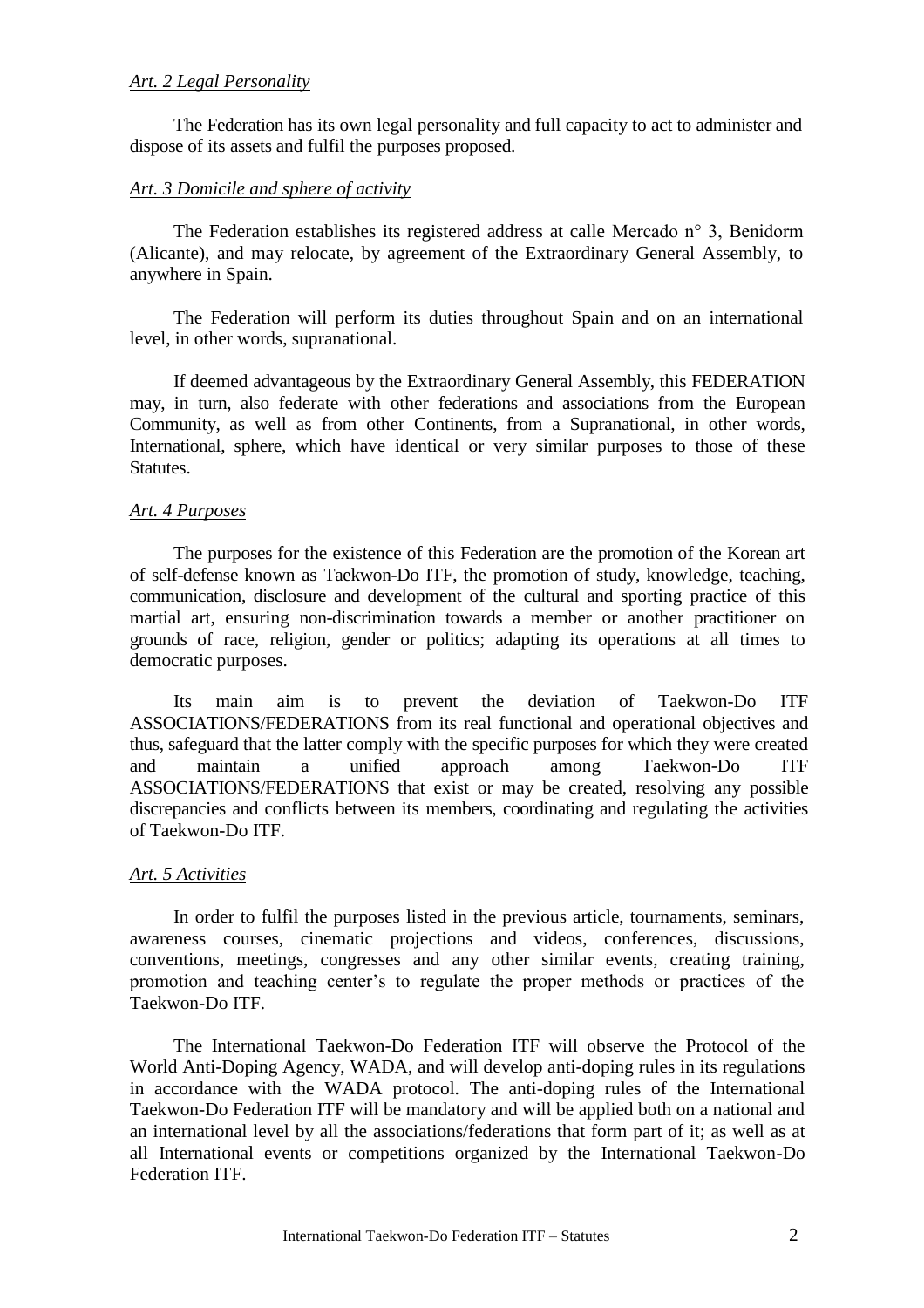# **CHAPTER II. THE ASSOCIATES**

#### *Art.6 Capacity*

Associations/federations legally constituted as non-profit associations with the express prior agreement of its respective General Assemblies, which freely and voluntarily decide to join through an interest in developing the purposes of the Federation, may form part of it.

They should present a written application to the representative body, which will decide at the first meeting held.

In any event, each ASSOCIATION/FEDERATION will be represented in the Federation by their Presidents.

Membership status of the Federation is not transferable.

Joining the Federation implies acceptance of and full submission to these Statutes, Rules governing their application and internal regime and, particularly, to the purposes proposed.

#### *Art.7 Rights of Associate members of the Federation*

All members acquire this status with a clear conscience that this entails duties before rights and that they will make every effort to fulfil them.

The rights corresponding to associate members of the federation are the following:

- a. To take part in the Federation's activities and in the governing and representative bodies, to exercise the right to vote, as well as to attend the General Assembly, in accordance with the Statutes. Representation of the associations in the federation falls on the persons designated by the competent bodies of each association. An essential requirement to be a member of a representative body is to be of legal age, to be in full possession of one's civil rights and to be unaffected by any of the grounds for incompatibility established in current legislation.
- b. To propose any initiatives, they may deem appropriate to the Federation's Bodies that correspond to the latter's purposes.
- c. To choose and be chosen for the assignation of posts to the Federation's bodies based on the provisions of these Statutes.
- d. To be informed about the composition of the Federation's governing and representative bodies, about its financial statements and the development of its activity. They may access all the information and documentation through the representative bodies.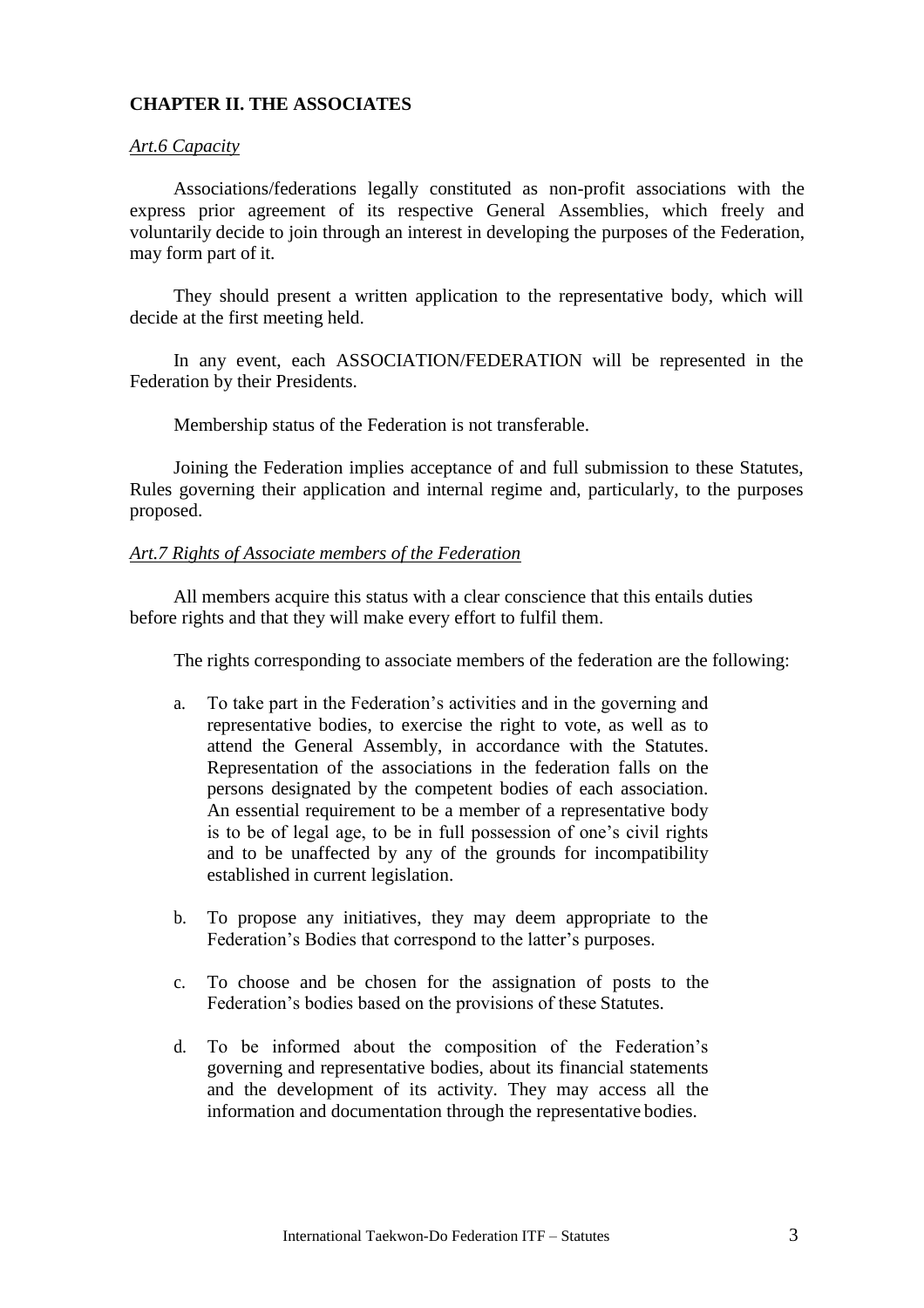- e. To be heard prior to the adoption of disciplinary measures against them and to be informed about the facts giving rise to such measures, and the agreement imposing the sanction, as the case may be, should be justified.
- f. To challenge agreements of Federation bodies it deems contrary to the Law or the Statutes within a term of forty days from the adoption date of the same, urging their rectification or cancellation and preventive suspension, as the case may be, or combining both claims according to the procedures established in the Law of Civil Procedure.

Membership status of the Federation does not entail any right to enjoy any benefits or entitlements accrued by complying with its welfare purposes.

## *Art. 8 Duties of Associate members of the Federation*

The duties of the associates are:

- a. To comply with the Statutes and Regulations, as well as the agreements or decisions of the Federation's Bodies.
- b. To coordinate with the Federation, respecting these statutes at all times and notifying the latter about its activities.
- c. To abstain from any activity that might compromise the reputation or standing of the Federation or which might undermine its purposes.
- d. To cooperate actively and with a spirit of service in the fulfillment of the Federation's purposes.
- e. To perform any duties for which they may be elected as faithfully as possible.
- f. To attend any General Assemblies, Summits or Meetings to which they are summoned.
- g. To share the objectives of the Federation and collaborate actively in order to achieve them.
- h. To pay any fees, shared costs and other contributions which, pursuant to the Statutes, may correspond to each association.
- i. Members that, on the 31st December of the period prior to the start of the General Assembly of the Federation, are not up-to-date with the payment of all fees, apportionments and other contributions they are obliged to pay as associates; and not having legally challenged the same or proceeded with the judicial or notarial consignment of the amount owed, may take part in its deliberations although they will not have the right to vote. Members prevented from voting will be reflected in the minutes of the Assembly and will not be counted for the purposes of achieving the majorities required byLaw.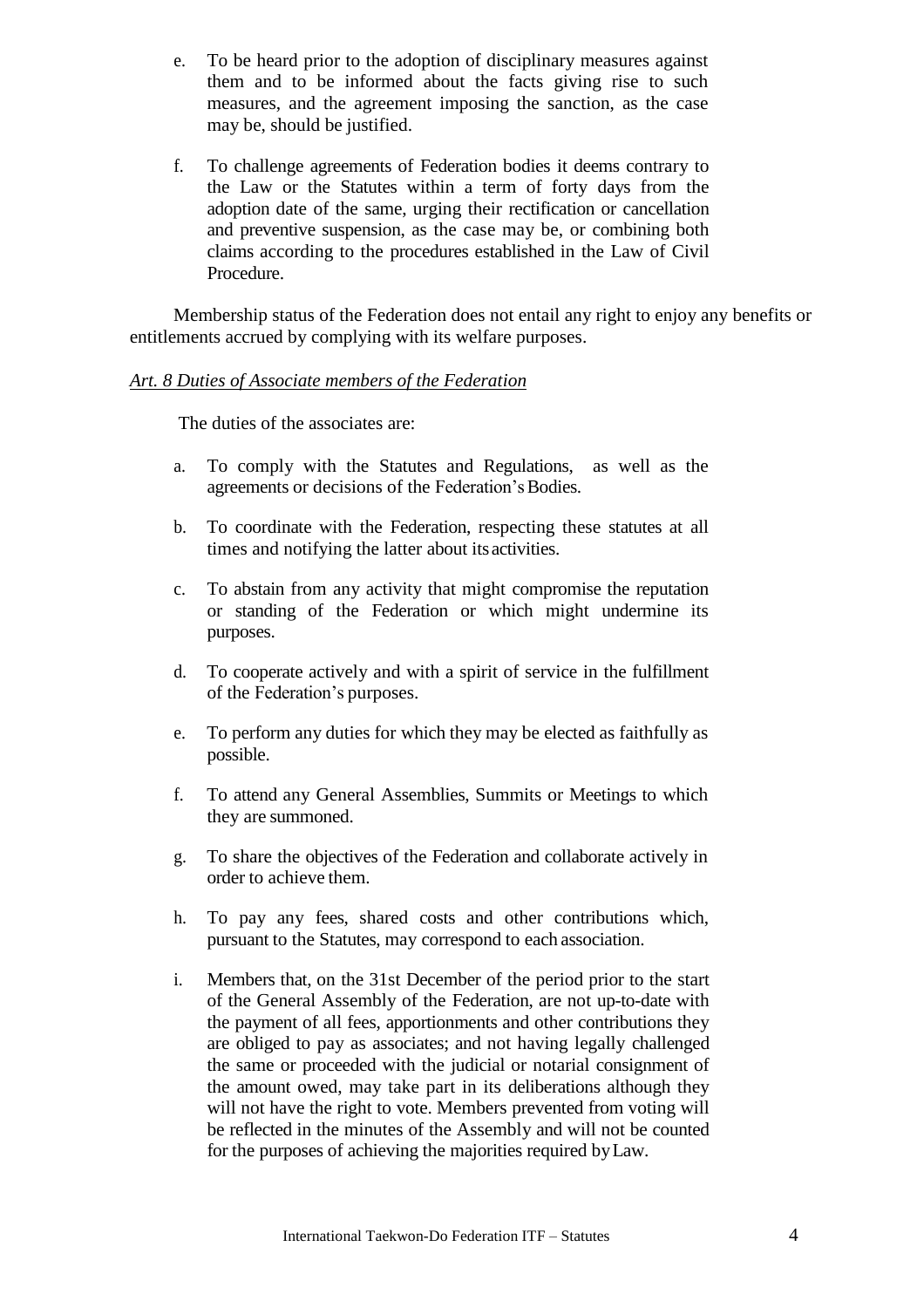# *Art. 9 Causes for deregistration*

Membership status is lost through renunciation or expulsion.

The renunciation should be sent in writing to the GOVERNING BODY OF THE FEDERATION.

The latter, upon receiving the letter, will automatically proceed with the deregistration of the interested party.

Associates have the right to separate from the Federation voluntarily at any time, although this will not exempt them from satisfying any obligations, they may have pending with respect to it.

The General Assembly will be informed of any incorporations and deregistration of any members for any reason at the next meeting held thereafter.

#### *Art. 10 Penalty Regime*

A member may be sanctioned by the Governing Body. Depending on the seriousness of its offence, it may have its rights suspended in the case of a minor offence or be expelled in the case of a serious offence.

A member's penalty may be agreed by the GOVERNING BODY OF THE FEDERATION when any of the following causes are met:

- a. It breaches the Statutes and Regulations, as well as agreements or decisions of the Bodies of the Federation.
- b. That, in the opinion of the Governing Body of the Federation, a member undertakes or incites activities that are contrary to the purposes of the Federation or it obstructs in any way the functioning of the Federation's governing or representative bodies.
- c. When a member repeatedly fails to fulfil other duties imposed on it in an article of these Statutes.
- d. For disloyal conduct, this being understood as when it belongs to another International entity with identical purposes.

In the event of a serious offence that involves suspension, disciplinary proceedings will be opened, whereby the affected party may testify.

For a decision about differences of opinion arising between associates and the Federation, regarding sporting discipline matters or sporting sponsorship, once internal appeals provided for in the Statutes and national legislation have been exhausted, they will submit to the COURT OF ARBITRATION FOR SPORT (CAS) based in Lausanne (SWITZERLAND) for a ruling on the controversy or litigation.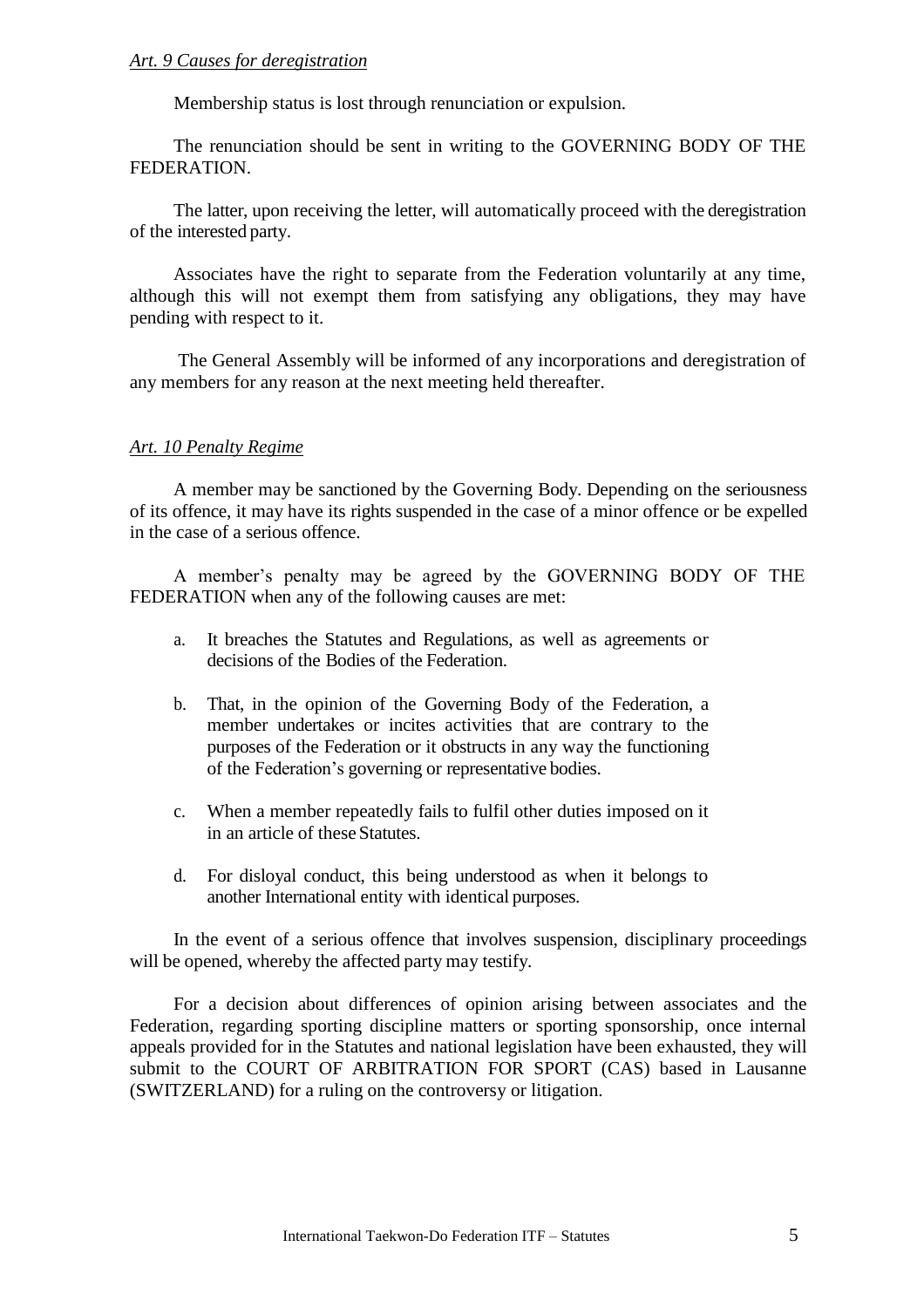## **CHAPTER III. THE GOVERNING BODY**

The Management Bodies of the Federation are:

- 1.- The General Assembly.
- 2.- The Governing Body.

# *Art. 11 The General Assembly*

The General Assembly is the supreme governing body of the Federation, made up of the associations through inalienable independent right and in absolute equality, which adopts its agreements by the principle of majority or internal democracy.

All member associations/federations will be subject to the agreements of the General Assembly, including absentees, dissidents and those who, despite being present, abstain from voting.

All those present are eligible voters.

Each member representing its country has the right to two delegates and a number of votes, from one to five, depending on the number of that country's Associations/Clubs, except if it represents another country in writing.

# *Art. 12 Meetings of the Assembly*

The General Assembly will hold an ordinary meeting once a year, on the date and in the place decided on in the summons, and will deal with, at least, the points referred to in art.14.

The General Assembly will hold an extraordinary meeting whenever required in the judgement of the President, whenever the representative body agrees to it or whenever proposed in writing by a tenth of the associates, and if and when all the Members are gathered together and decide to constitute an Extraordinary General Assembly, the latter will be of a Universal nature.

#### **Telematic General Assembly**

The Representative Body of the Federation, through its President or the person acting on his behalf or whoever the Representative Body has empowered for this purpose, may call the General Assembly to be held without physical presence of the associates (Members) or their representatives. Holding the exclusively telematic assembly will be subject in any case to the identity and legitimacy of the associates and their representatives being duly guaranteed, and that all attendees can effectively participate in the meeting by means of appropriate remote communication systems, such as audio or video, complemented with the possibility of written messages during the assembly, both to exercise in real time the rights of participation, information, proposal and vote that correspond to them, as well as to follow the interventions of the other attendees by the indicated systems. For this purpose, the Board of Directors are obliged to implement the necessary measures in accordance with the state of technology and the circumstances of the association, especially the number of its associates.

The announcement of the call will inform associates of the procedures to be followed for registration and formation of the list of attendees, for exercising their rights at the assembly, and for recording the minutes of the assembly. Attendance may not be subject in any case to completing registration more than one hour before the scheduled start of the meeting.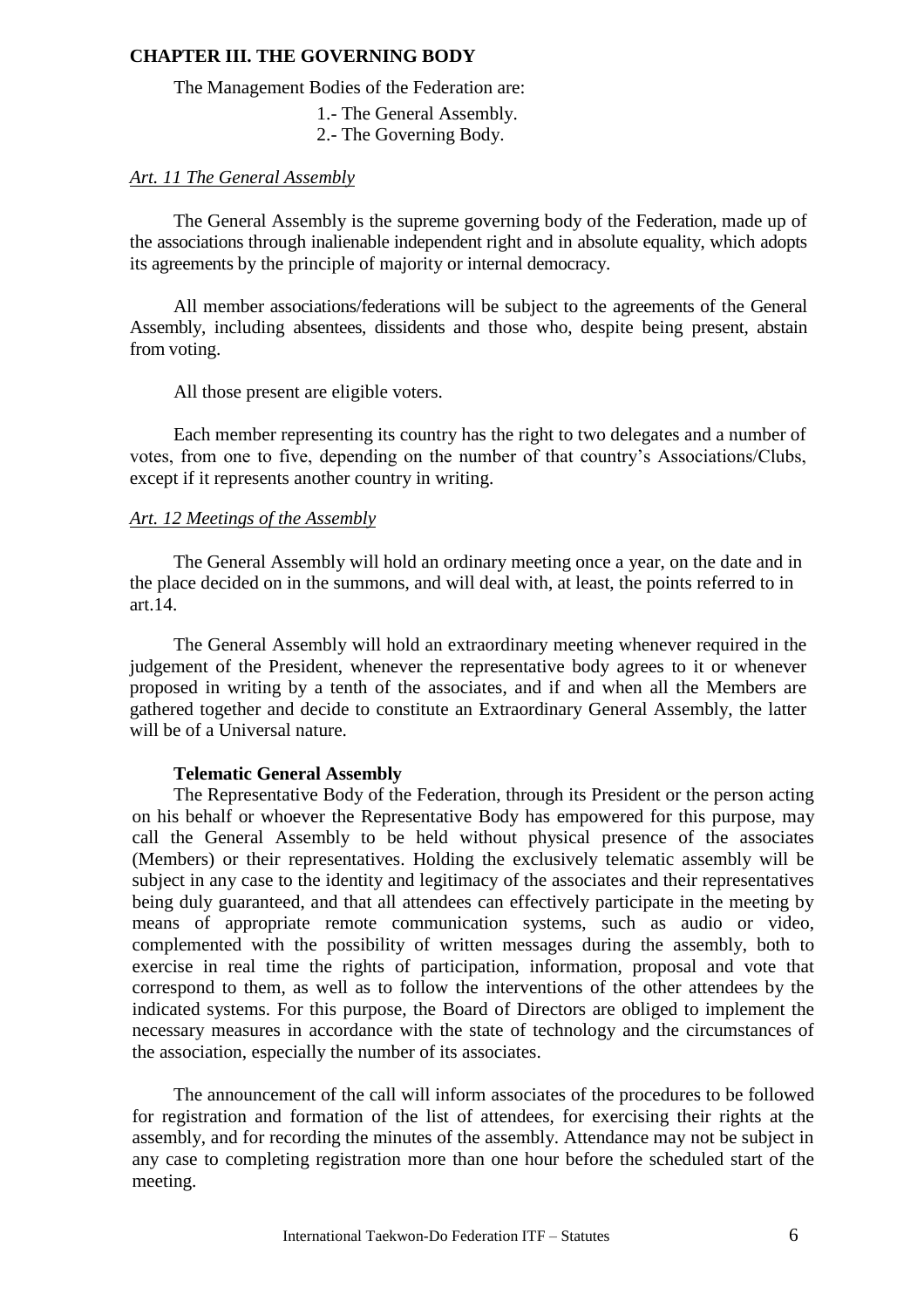The exclusively telematic assembly shall be deemed to be held at the domicile of the Association regardless of where the president of the assembly is located, with all the provisions set forth in Article 13 of these statutes being applicable.

## *Art.13 Summonses to the Assemblies*

Summonses to the General Assemblies, both ordinary and extraordinary, will be made in writing and will be signed by the President of the Federation or by the person acting on his/her behalf or by whomever the representative body has expressly empowered for this purpose. Announcements about the summons will be put in the usual places. Wherever possible, each member will be sent the summons in writing to the address that appears in the members' book. The summons will state the date, time and the place for the meeting as well as the agenda.

The General Assembly will be validly constituted, when the summons has been made 60 days prior to the meeting, when it is attended by a third of all associates, whether present or through representatives, and its President and its Secretary will be designated at the start of the meeting. Meetings of the General Assembly will be chaired by the President and the Secretary.

The General Assembly will be presided over by the President of the Federation and the secretary of the representative body will act as Secretary. In the absence of one or another of them, they will be replaced, respectively, by vice-presidents, if there are any, and in the absence of the latter, by the members of the representative body who, in each specific case, will be designated by the General Assembly. The presidential board will also be made up of the members of the representative body.

Members may confer their representation to vote at the General Assemblies to another member that will be attending the General Assembly so long as it does not fall on one of the members of the Governing Body. Representation should be conferred in writing and specifically for each Assembly.

# *Art. 14 Competences and validity of the agreements*

The Assembly will be validly constituted at the first summons with the attendance of a minimum of a third of the associations present or represented with voting rights; and at a second summons, no matter how many are present, it will have to be held half an hour after the first and in the same place.

In the event that the second summons had not been foreseen in the announcement, this should be done eight days prior to the meeting.

At the meetings of the General Assembly, between one to five votes correspond to each associate member of the Federation depending on the number of clubs/associations it is made up of.

The General Assembly is responsible for:

- a. Approving or rejecting the proposals of the representative body.
- b. Approving, as the case may be, the management of the representative body.
- c. Examining and approving or rejecting the annual income and expenditure budgets as well as the Annual Activity Report.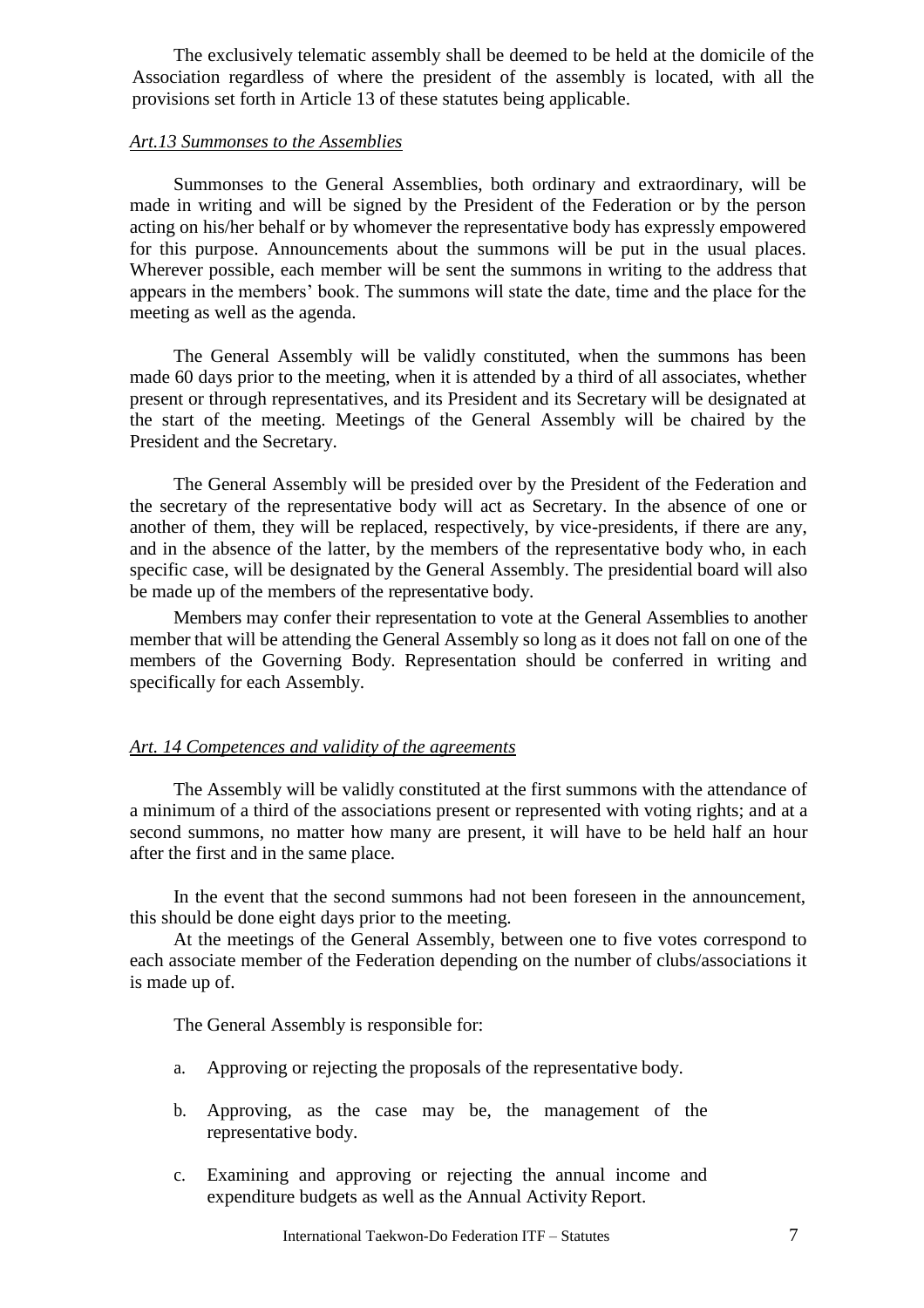- d. Establishing general operating guidelines that enable the Federation to fulfil its purposes and constantly monitoring to ensure compliance.
- e. Disposing of all the measures designed to ensure that the federation operates democratically.
- f. Setting ordinary or extraordinary fees.

An Extraordinary General Assembly is responsible for:

- a. Appointing, electing and removing members of the representative body.
- b. Dissolving the Federation.
- c. Relocating the Federation to a new address.
- d. Associating with supranational Associations or Federations.
- e. Agreeing remuneration for the members of the representative body, which should appear in the annual accounts agreed by the Assembly.
- f. Modifying the statutes.
- g. Providing and disposing of assets.
- h. Applying for the declaration of public interest.
- i. Expelling members, based on a proposal from the representative body.

Agreements will be made based on a simple majority of those present or represented, when votes in favour outnumber votes against. Notwithstanding, they will require a qualified majority of those present or represented, which will result when more than half the votes are in favour, for agreements relating to the dissolution of the Federation, the modification of the Statutes, provision or disposal of assets and remuneration of the members of the representative body, nominations of the governing bodies administrators, the application for the declaration of public interest, so long as the corresponding assembly was convened specifically for that purpose.

Decisions and agreements made by the General Assembly are binding for everyone. Members of the Governing Body will be jointly responsible for its agreements, except for those who have been expressly exempted and their vote is on record.

Minutes will be taken of the agreements adopted at the General Assemblies, which will be approved by the Assembly itself at the same meeting or the next one. The approved Minutes will be signed by the Secretary with the Approval of the President, who may issue certificates of the same.

#### **CHAPTER IV. THE REPRESENTATIVE BODY**

#### *Art. 15 Composition of the representative body*

International Taekwon-Do Federation ITF – Statutes 8 The Governing Body of the Federation is its Permanent Management body and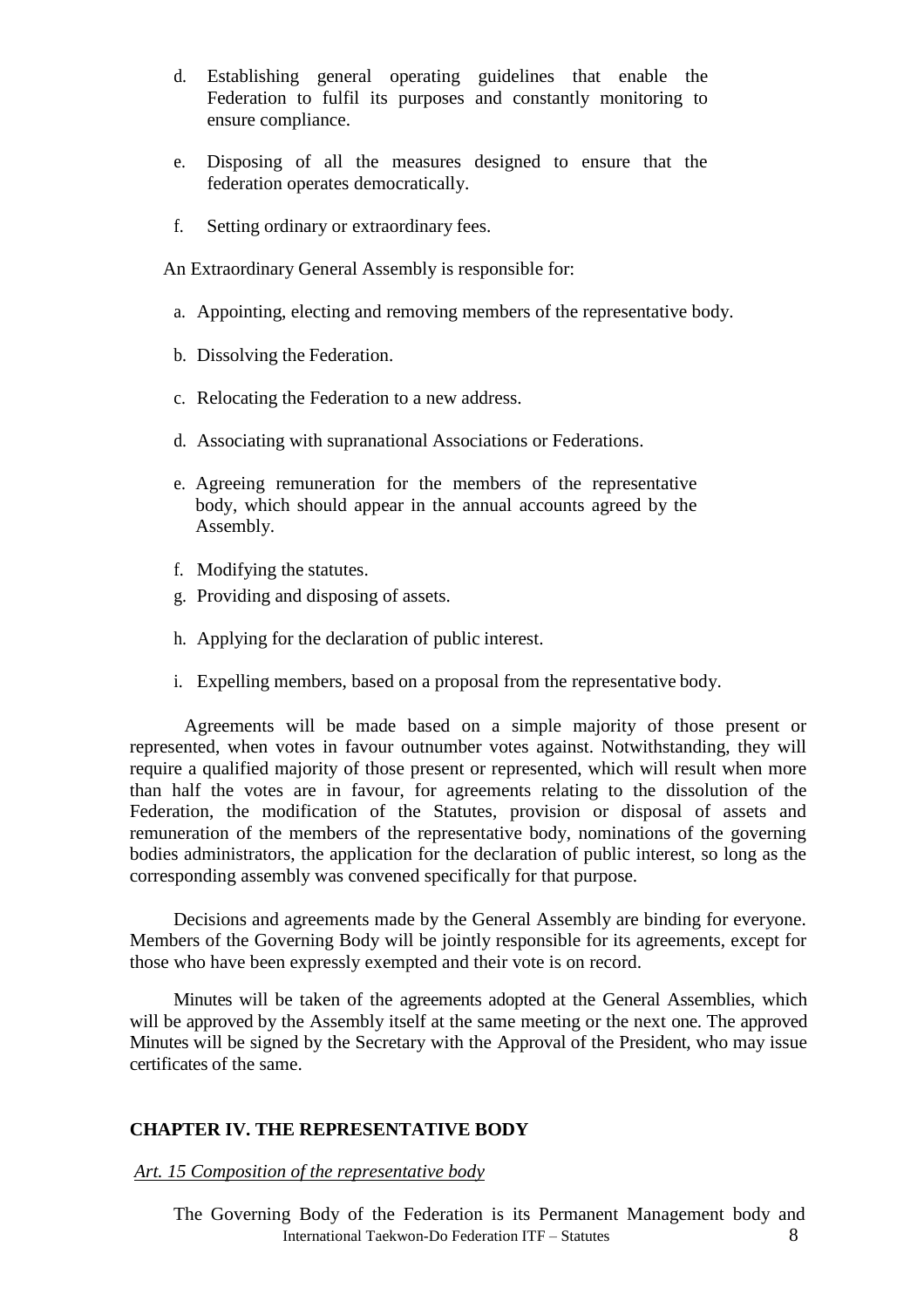directs, develops and drives and coordinates the Federation and the Associations that are members.

The Governing Body will be elected by the General Assembly based on proposals made by the Associations that form part of the Federation and shall consists of a maximum of 11 members with the following positions: President one (1), Vice-Presidents three (3), Secretary one (1), Treasurer one (1), and up to five Board Members (5).

The election of all the members of the representative body will be made by free and secret ballot of members of the Federation.

Candidacies may be presented by the associations/federations, in the terms provided for in the Electoral Regulation, anyone that may be eligible according to the aforementioned regulation may put themselves forward, essential requirements being of legal age, being a member of the Federation for more than four years, being in full possession of his/her civil rights and not being affected by the reasons for incompatibility established in the prevailing legislation. Elections of the positions shall have the following order: President, Vice-Presidents, Secretary, Treasurer and Board Members. Candidates obtaining the greatest number of votes are elected for the position.

The posts of President, Secretary and Treasurer should fall on different people.

Members of the representative body may receive retribution according to the post,so

long as this has been agreed by the General Assembly and approved in the Annual

Accounts. Retribution paid to members of the representative bodies may not be

made from public funds or grants.

# *Art. 16 Duration of the mandate of the representative body*

The posts making up the representative body will be elected by the General Assembly and will last for a period of 4 years. At the end of this term, it will be understood to be automatically extended until the next General Assembly isheld.

The members of the Governing Body cannot be re-elected for more than two consecutive mandates. Termination in the post before the end of the reglementary term may be due to:

- a. Voluntary resignation presented in writing explaining the reasons.
- b. Incapacitating illness making it impossible to perform duties.
- c. Deregistration as a member of the Federation.
- d. Sanction imposed for misconduct committed in the performance of duties.
- e. End of the representation granted by the associate member in whose name he/she holds the post, either due to the termination of the scheduled period or an early decision by the associatemember.

International Taekwon-Do Federation ITF – Statutes 9 Vacancies arising for any reason in the representative body will be filled from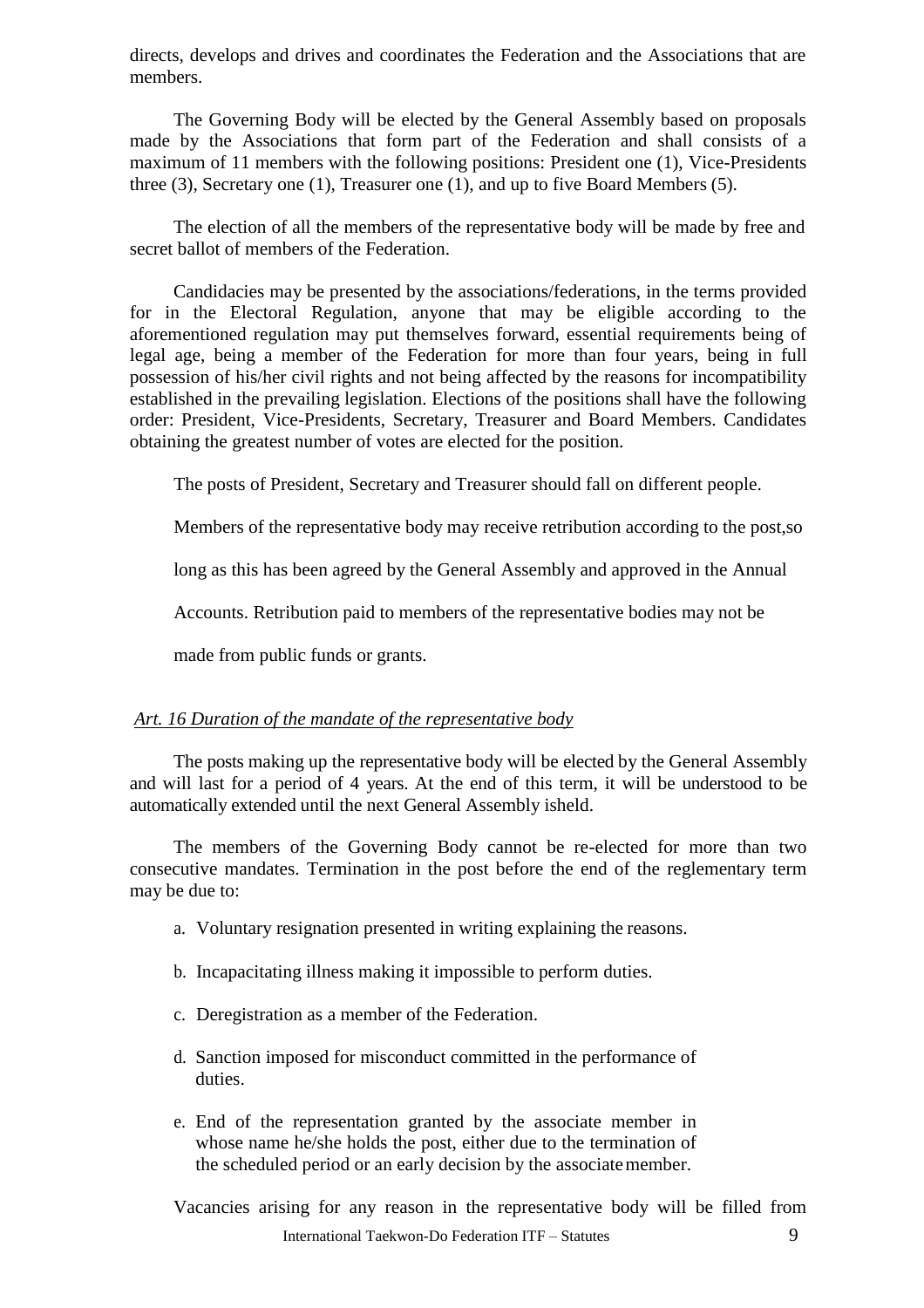among the members. A member appointed in this way will remain in the post until the next General Assembly when he/she will be confirmed in or removed from the post. If confirmed in the post, it will be understood that his/her term of office starts from the date of confirmation.

Members of the representative body whose terms of office have expired, will remain in post until their successors have been approved.

# *Art. 17 Competences of the representative body*

The mission of managing the Federation corresponds to the representative body and, consequently, to it are attributed all powers of representation, management and direction not exclusively assigned to the General Assembly. The representative body will also be responsible for implementing decisions made by the General Assembly.

The Governing Body will have powers sufficiently broad to perform its duties. Specifically, and without the list being limiting, the Governing Body will be responsible for:

- a. Providing the Federation with representation and undertaking the direction and administration in the broadest sense recognized by law *and* implementing the decisions made by the General Assembly, *and*  in accordance with the rules, instructions and general directives established by said General Assembly.
- b. Setting specific objectives for each Year, which should be pursued according to the purposes of the Federation and within the limits agreed by the General Assembly.
- c. Representing the Federation before all types of natural or legal individuals, public or private, including the State Administration and all its bodies, both central and parastatal, local and regional.
- d. Representing the Federation before all kinds of Tribunals and Courts of ordinary, employment, contentious-administrative and any other special jurisdictions, bringing as many actions and raising as many defenses that may correspond to the Federation, and following them through all their procedures, including appeal and cassation before the Supreme Tribunal, appointing Lawyers and granting powers to Solicitors. These powers include representing the Federation at all types of procedures, administrative hearings and acts of voluntary jurisdiction.
- e. Deciding on the admission of associations, managing the updated list of all associate members.
- f. Undertaking, without any limitation, all types of administrative acts regarding all kinds of movable assets, real estate or rights, and intellectual or industrial property rights.
- g. Opening and closing current, savings and credit accounts at all kind of savings or credit banking institutions and disposing of the funds deposited in said accounts by means of signing cheques, transfer orders and other remittance documents of all kinds. Similarly, it will be able to make deposits and access any safety deposit boxes there may be.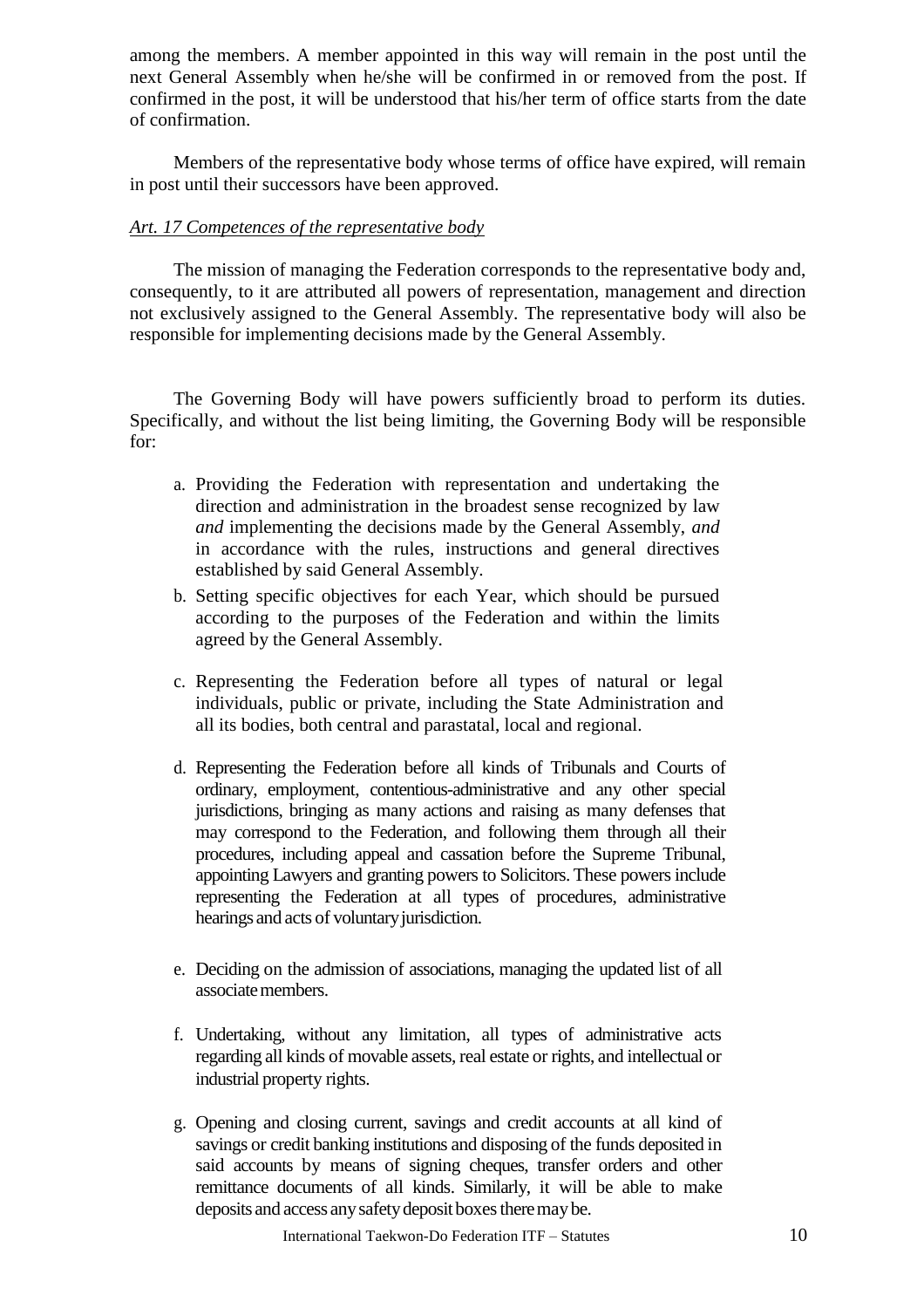- h. Lending and borrowing, issuing any guarantees that may be required for these purposes.
- i. Providing, when it deems it to be necessary or appropriate, guarantees of all types, including collateral and mortgages, having the express power to constitute, modify and cancel movable and non-movable mortgages on the Federation's assets.
- j. Gathering as much advice it deems to be relevant from expertsin the issues in question, contracting their services under the terms and conditions it deems to be appropriate.
- k. Interpreting these Statutes.
- l. Informing the General Assembly about the Federation's activities.
- m. Driving the activity of the Federation and its Associations.
- n. Deciding on the general operating directives for the Federation of the Associations.
- o. Arbitrating, as the case may be, disputes that may arise between Associations.
- p. Ensuring proper management of the Federation's finances and assets.
- q. Performing as many duties and tasks that may be required to achieve the primaryand ultimate objectiveof the Federation*and* the ASSOCIATIONS.
- r. Opening local branch offices on each Continent, with a delegate chosen from among the members on said continent, who will form part of the advisory supra-continental body of the Governing Body referred to in paragraph 5 ofArt.15.
- s. Proposing to the General Assembly the establishment of the fees that the associate members of the Federation need to pay.
- t. Convening General Assemblies and checking that agreements adopted thereat are complied with. In particular, and with reference to agreements concerning a modification to the Statutes, the Registry of Associations will be notified of the substance of the modification within one month from the date of the Assembly held to this effect.
- u. Presenting the balance sheet and the financial statement to the General Assembly during the month of January for approval and drawing up the budgets for the following year.
- v. Managing the accounts in accordance with the specific rules that enable an accurate picture of the assets, the bottom line and the financial situation of the institution.
- w. Undertaking an inventory of the Federation's assets.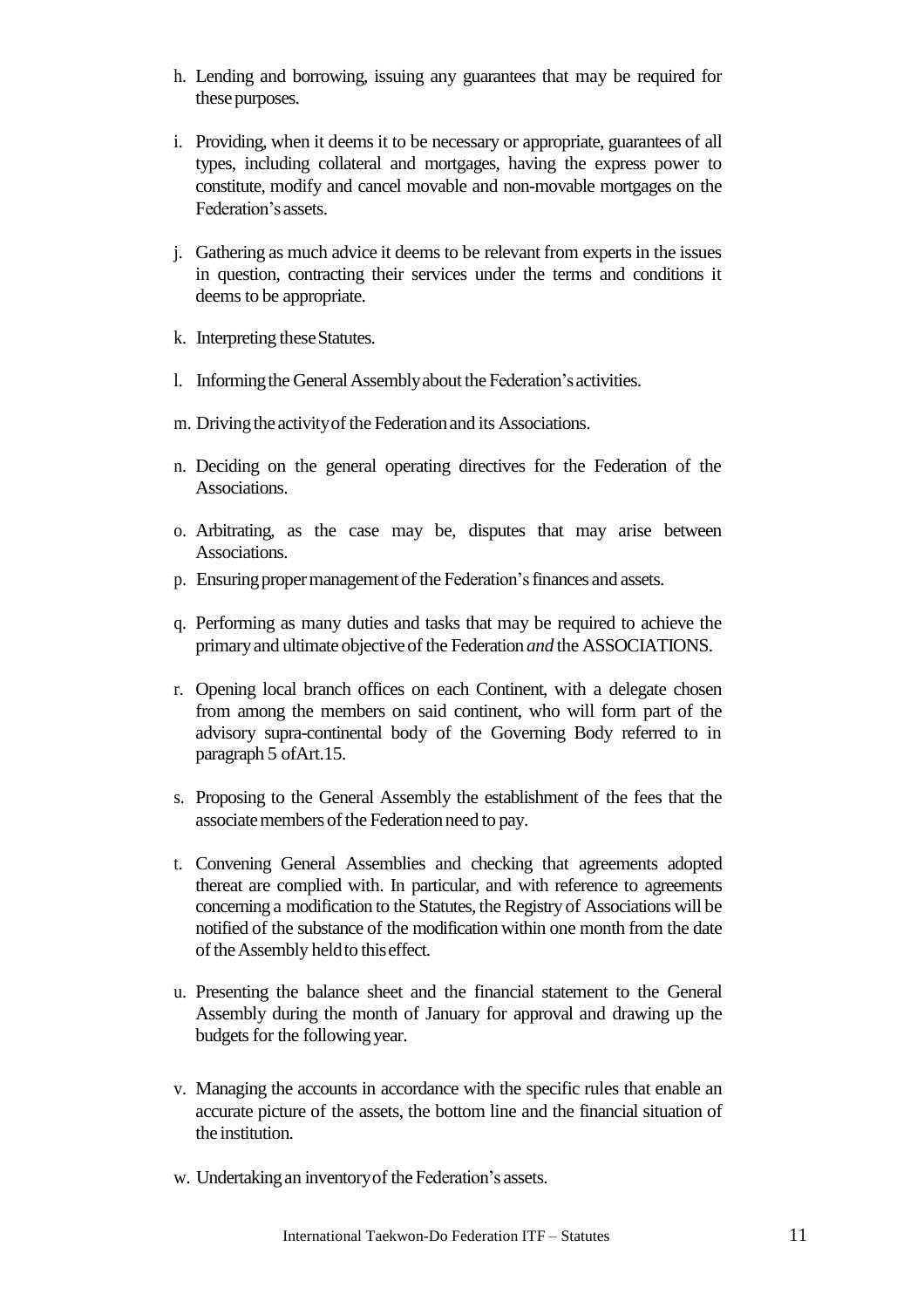- x. Drawing up the annual activity report and submitting it for the approval of the GeneralAssembly.
- y. Provisionally resolving any unforeseen issue with these Statutes and reporting on it at the next meeting of the General Assembly.
- z. It may appoint one or various Committees, to which it may delegate all or some of its powers, without prejudice to the powers it may confer to certain individuals, who will not necessarily need to be members of the representative body.
- aa. The Governing Body will create, from among its members, an Executive Committee, formed by the President, Secretary General, Treasure and two (2) members of the Governing Body chosen by the President. The Governing Body will be the body responsible for interpreting the precepts contained in these Statutes, and filling in any gaps, always subject to prevailing legal regulations regarding Associations. These statutes will be developed and complied with by means of agreements legitimately adopted by the representative body and the General Assembly, within their respective competencies.

The powers of the representative body will extend, generally, to all acts pertaining to the purposes of the Federation, so long as these do not require, according to the Statutes, the express authorization of the General Assembly.

# *Art. 18 Meetings of the representative body*

The Governing Body will meet as often as it might decide to, convened by the President and with a prior Agenda.

Itshould also meet within the 15 days after the receipt of a letter of request addressed to the President, at the behest of at least a third of the Presidents of the federated ASSOCIATIONS.

It should also meet within the above-mentioned period at the behest of a third of the members of the Governing Body.

In any event, it will meet when convened by the President or, in his/her absence, by the Vice-President.

It will meet in extraordinary session at the behest of a third of its members.

The members of the representative body are obliged to attend all meetings convened, being able to excuse themselves due to justifiable reasons. In any event, the attendance of the President and the Secretary, or their deputies, will be required.

The members of the representative body may confer their proxy in writing and specifically for each meeting to another member of the representative body.

For the Federation's Governing Body to be legally constituted, it will be sufficient that it meets at the place appearing in the Agenda, no matter how many attendees there may be, the agreements appearing in the Agenda being made by simple majority.

For decisions not included in the Agenda, the presence of, at least, half of its members plus one, agreements being adopted by simple majority and, in the event of a draw, the President will have the casting vote.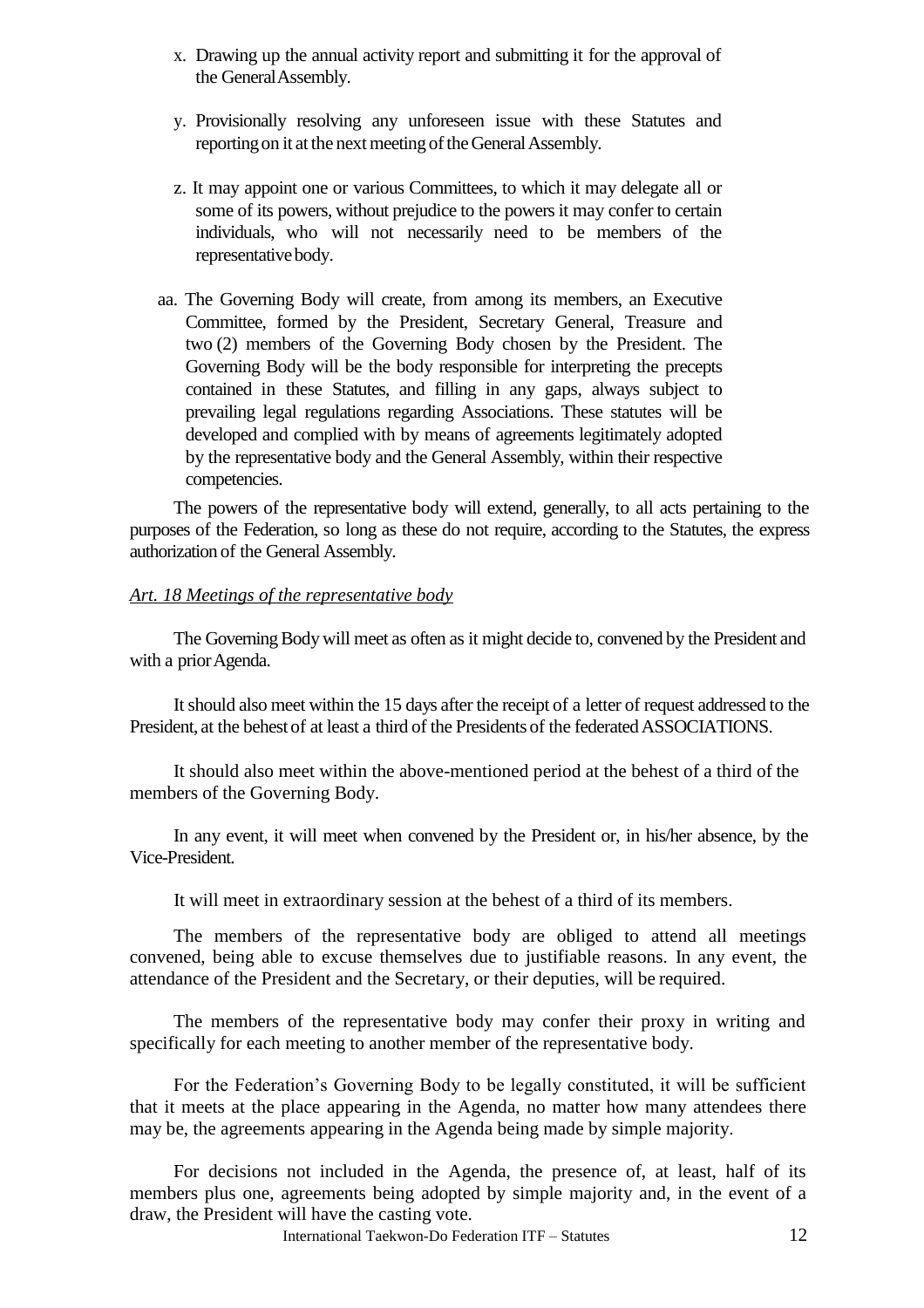Invited guests may attend the meetings with the right to speak, but not to vote.

Minutes of the agreements adopted at the meetings of the Governing Body will be taken, which must be approved by the Body at the same meeting or the next one and will be signed by the Secretary and approved by the President, or their deputies.

Certificates of the Minutes will be sent with the signature of the Secretary and approved by the President or their respective deputies.

The agreements made by the Governing Body will be binding on *all* federated members and all lower-ranking bodies, their decisions becoming immediately effective.

The Governing Body may suspend the activities of the lower-ranking bodies.

Should their actions be challenged, the FEDERATION's Governing Body may appeal before the General Assembly of the Federation, which will have to meet for this sole purpose, within 30 calendar days to discuss the issue. Its decision will be irrevocable.

#### *Art. 19 The president*

The President will be elected by the General Assembly from among the Associations that make up the Federation and will have been a member for at least four years and his/her mandate will last four years.

The President will provide the Federation with legal representation in all kinds of actions and contracts in which it may need to intervene, acting as executor for the agreements adopted by the General Assembly or the Governing Body.

The president of the Federation will also preside over the representative body.

The following powers pertain to the president:

- a. To represent the Federation before all types of natural or legal individuals, public or private, including the State Administration and all its bodies, both central and local or parastatal.
- b. To represent the Federation before all kinds of Tribunals and Courts of ordinary, employment, contentious-administrative and any other special jurisdictions, bringing as many actions and raising as many defenses that may correspond to the Federation, and following them through all their procedures, including appeal and cassation before the Supreme Tribunal, appointing Lawyers and granting powers to Solicitors. These powers include representing the Federation at all types of procedures, administrative hearings and acts of voluntary jurisdiction.
- c. To gather as much advice, it deems to be relevant from experts in the issues in question, contracting their services under the terms and conditions approved bythe GoverningBody.
- d. To preside over and direct debates of the governing and representative bodies; to implement the agreements adopted by the representative body and the General Assembly; to convene and close meetings held by the representative and governing bodies, to direct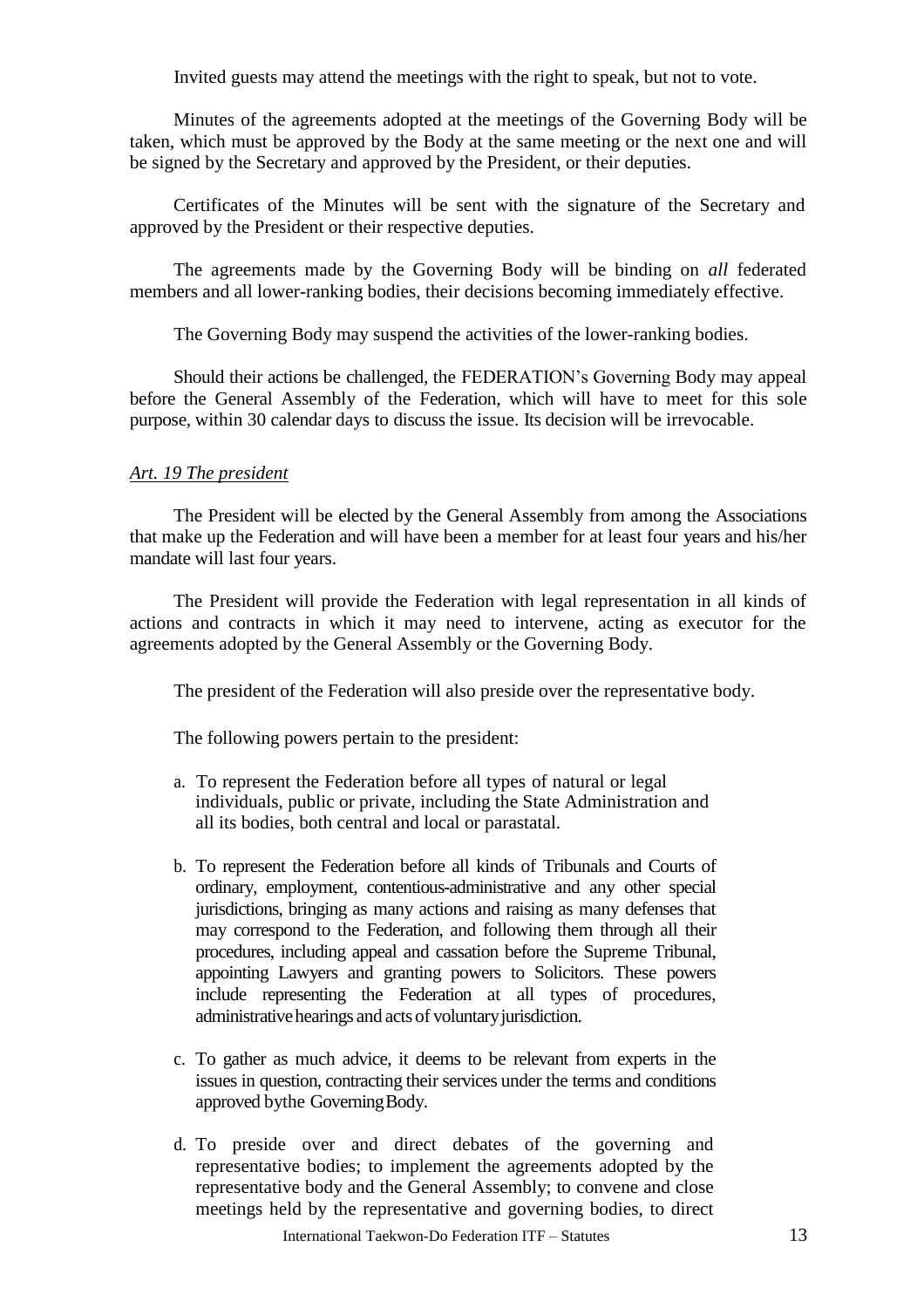the deliberations of them, deciding with a casting vote in the event of a draw.

- e. To propose the Federation's activity plan to the representative body, driving and directing its tasks.
- f. To sign the summonses for meetings of the General Assembly and the representative body.
- g. Approve the minutes and certificates drawn up by the Federation secretary.
- h. To comply and enforce compliance with these Statutes and all the provisions the representative and governing bodies may have agreed in the use of their conferred powers.
- i. Other powers pertaining to the post and those delegated by the General Assembly or the representative body.

In the event of absence or illness, the president will be replaced by the first vicepresident, or the oldest Vice-President on the Governing Body, and will have the same powers as him/her.

#### *Art. 20 The treasurer*

The responsibilities of the Treasurer will be:

- a. To take proper care of the Federation's financial situation and treasury.
- b. To draw up annual budgets for submission to the GoverningBody.
- c. To monitor.
- d. To keep the Accounts.
- e. To inform and advise the Governing Body regarding the financial situation.
- f. To assist the President and the Governing Body with all financial decisions that may be taken.
- g. Any other matter, of a financial nature, entrusted to him/her by the President, the Governing Body or the Assembly.
- h. To report to the Governing Body, which will be supportive of his/her actions.

## *Art. 21 The secretary*

The responsibilities of the Secretary will be:

a. To monitor the implementation, and implement as may be the case, the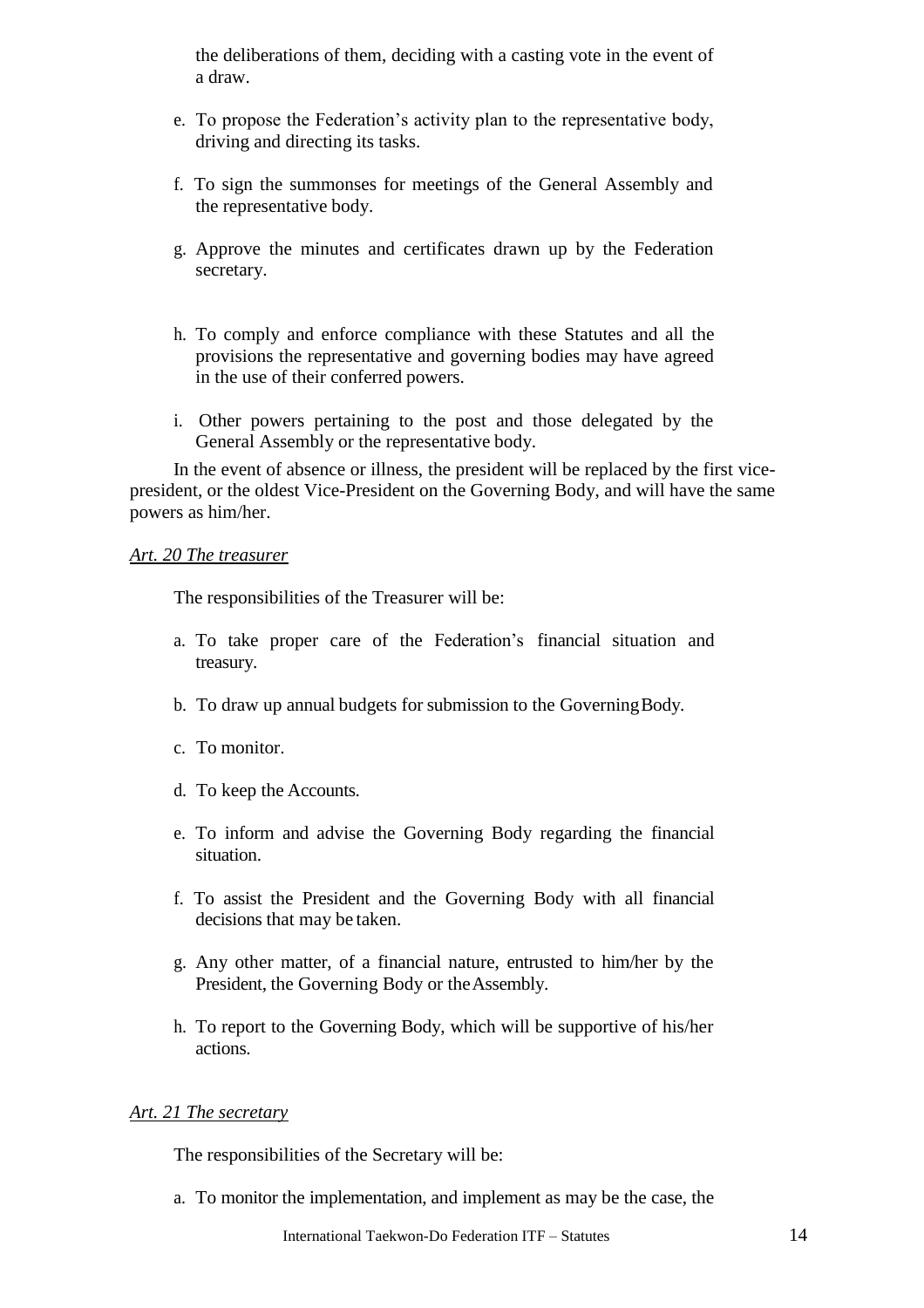agreements of the Governing Body.

- b. To coordinate and drive the activity of the Federation of the ASSOCIATIONS and coordinate the relationship between the members of the Federation and the differentASSOCIATIONS.
- c. To direct the projects and the administrative, economic and financial organization of the Federation, unless there is a Treasurer that assumes these powers.
- d. The Secretary may propose the appointment of Vice-Secretaries to help him/her in his/her work, which should be approved by the Governing Body.
- e. To provide, through the delegation of the President, the Federation with representation for civil, mercantile, administrative and procedural purposes, in turn being able to delegate these powers and issue as many documents that may be required in this respect.

The secretary will be responsible for directing the Federation's administrative projects, will draw up and authorise any certificates that may need to be issued, will take the legally established minutes of the Federation and keep the file of associates up to date, will safeguard the institution's documentation, ensuring that notifications regarding appointments to the representative *and* governing bodies *and* other agreements that are registrable in the corresponding Registries are processed, as well as presenting the annual accounts and complying with documentary obligations in the legally corresponding terms.

#### *Art. 22 Vice-President*

He/she will assist the President in the performance of his/her duties and may deputise in the functions pertaining to the post in the event of the absence of thePresident.

In the event of the absence of the President, the first Vice-President may replace him in the performance of his/her duties.

The 2nd Vice-President will be responsible for matters relating to the Technique.

The 3rd Vice-President will be responsible for outlining the strategy for the development and expansion of the Federation.

The members of the Governing Body will have the duties inherent to their post as members of the representative body, as well as those deriving from the delegations or project committees that the representative body itself has entrusted to them.

## **CHAPTER V. THE ECONOMIC REGIME**

#### *Art. 23 Initial assets and economic resources*

There are no initial assets.

The ordinary annual budget is the one approved by the Governing Body and ratified by the General Assembly.

The Financial Year of the Federation will be from the first of January to the thirtyfirst of December of each year.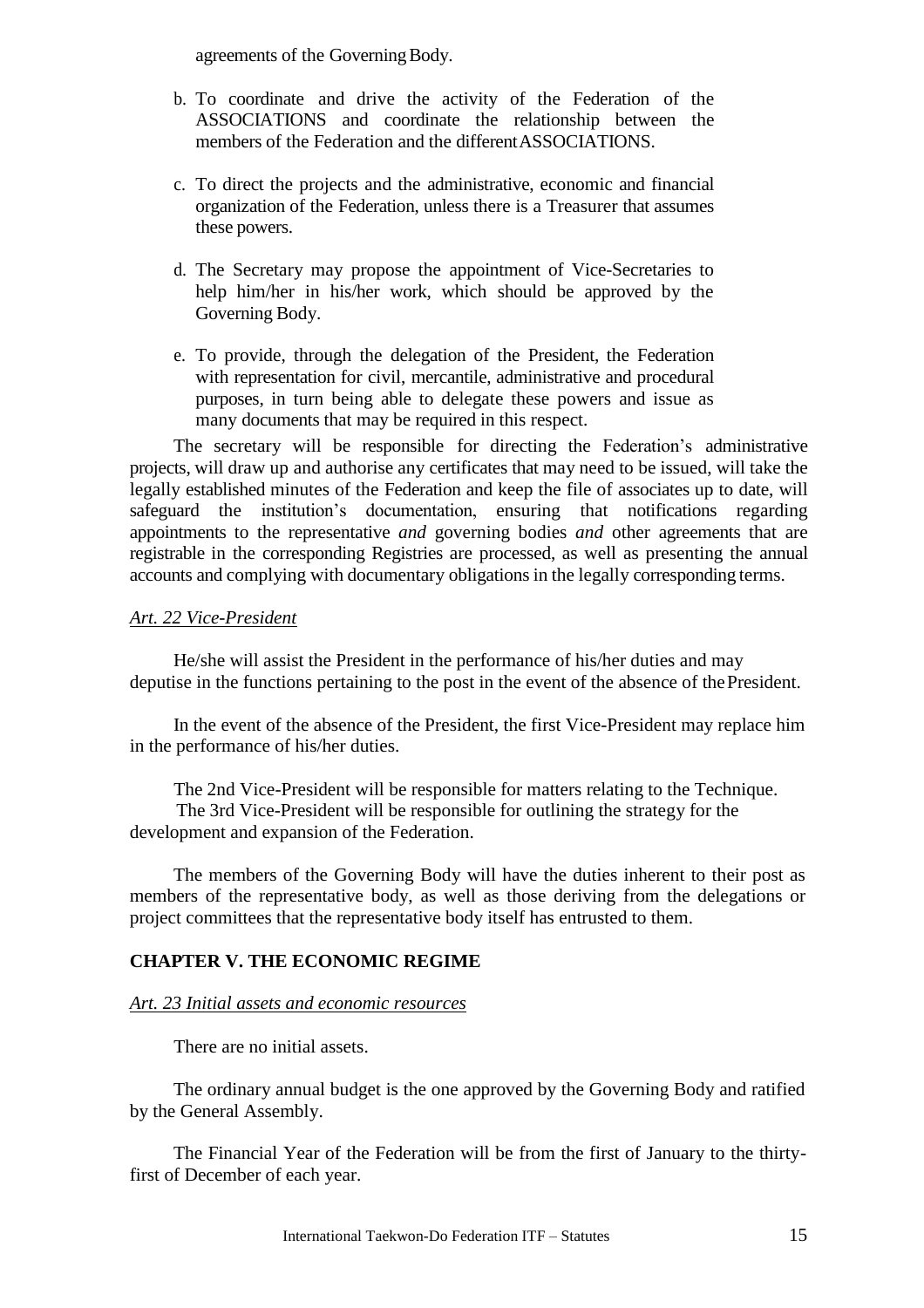The Federation will have its own assets, which will be made up of the initial assets and the resources obtained in the fulfillment of its purposes. Thus, the Federation may acquire and administer assets and rights of all kinds, as well as alienate them, encumber them, mortgage them, take legal action with regard to them, and undertake any activities required in order to fulfill the purposes of the Federation.

Its sources of revenue may be by means of any of the means deriving from Rights, and among others:

- a. Members' fees.
- b. Contributions from the ASSOCIATIONS that will have to be set by the Ordinary General Assembly of the Federation, and which will have to be presented in advance once they have been approved by the respective Associations.
- c. Contributions of all types from public and private Institutions.
- d. Inheritances, bequests and donations, subscriptions and subsidies granted in its favor.
- e. Income from its assets and the result of their alienation, as the case may be, as well as any interest earned.
- f. Any loans it may deem necessary to take out.
- g. Income deriving from the Institution's own parallel activities.

Inheritances will be accepted on the condition of not paying creditors more than the value of them.

The FEDERATION will have different assets than the Associations and should thus arrange its own payment methods according to the previous article, this meaning that the voluntary contributions that the different ASSOCIATIONS may make cannot, under any circumstances, consist of funds or grants that they may have received from public institutions, but should, at all times, be funds of a private nature or income deriving from parallel, but never official, activities.

## *Art. 24 Profit from the activities*

Profits obtained deriving from the performance of economic activities, including the provision of services, will be allocated exclusively to the fulfillment of the Federation's purposes, it not being permitted, under any circumstances, to divide them up among the associates or their spouses or persons that may live with them in a similar spousal relationship, or to transfer them freely to physical or legal individuals for profit-making purposes.

## *Art. 25 Fees*

All members of the Federation are obliged to sustain it financially by means of fees or apportionments, in the manner and in the proportion determined by the General Assembly as proposed by the representative body.

The General Assembly may establish admission fees, regular monthly fees or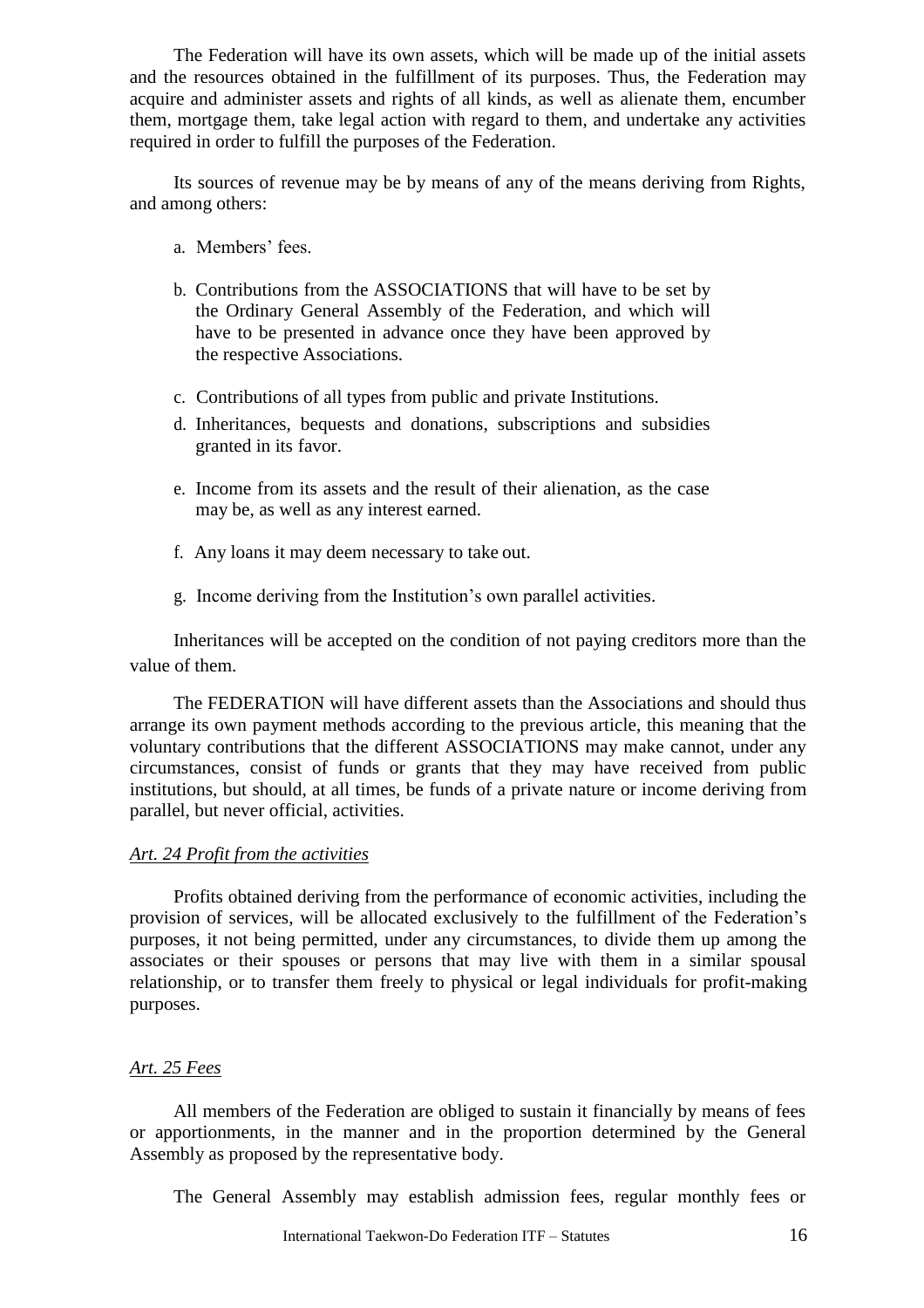## *Art. 26 Disposal of funds*

The signatures of two members from among the president, the vice-president, the treasurer and the secretary should appear on the current or savings accounts opened with credit institutions.

Two joint signatures from among those authorized for this effect will be sufficient to be able to dispose of funds, by agreement of the Governing Body of this Federation.

An accounts committee proposed by three individuals, one of whom will necessarily be from outside the institution and who will be required to be from an accredited professional, may be created for the purpose of managing the Federation's resources correctly.

#### **CHAPTER VI. DISSOLUTION OF THE FEDERATION**

#### *Art. 27 Causes for Dissolution and refunding retained earnings*

The Federation may be dissolved:

- a. If so agreed by the will of the associates at a General Assembly convened expressly for this purpose and with the votes in favor of more than half those present or represented.
- b. For the causes specified in article 39 of the Civil Code.
- c. Due to a final judicial ruling.

For the members to propose the dissolution of the Federation, it will be necessary to send a letter of request to the President, signed by three quarters of the total number of members. In this case, the President, in accordance with the representative body, will agree the date that the Extraordinary General Meeting should be held to deal with this request, as much publicity about the summons as possible having to be undertaken so that all the members of the Federation are made aware of it. The dissolution may not take effect while there are three members that wish to continue the society.

The Federation may only be dissolved by an agreement of the General Assembly being adopted in accordance with these Statutes and when these may be difficult to achieve due to legal imperative.

In the event of dissolution, the Assembly will appoint one or more, up to an even number, of receivers, who will have the powers conferred to them by the General Assembly for this purpose.

#### *Art. 28 Liquidation*

The dissolution of the Federation opens a period of liquidation until the end of which the institution will retain its legal entity.

At the time of dissolution, the members of the representative body will become receivers unless the General Assembly appoints others, or the judge appoints different ones, as the case may be.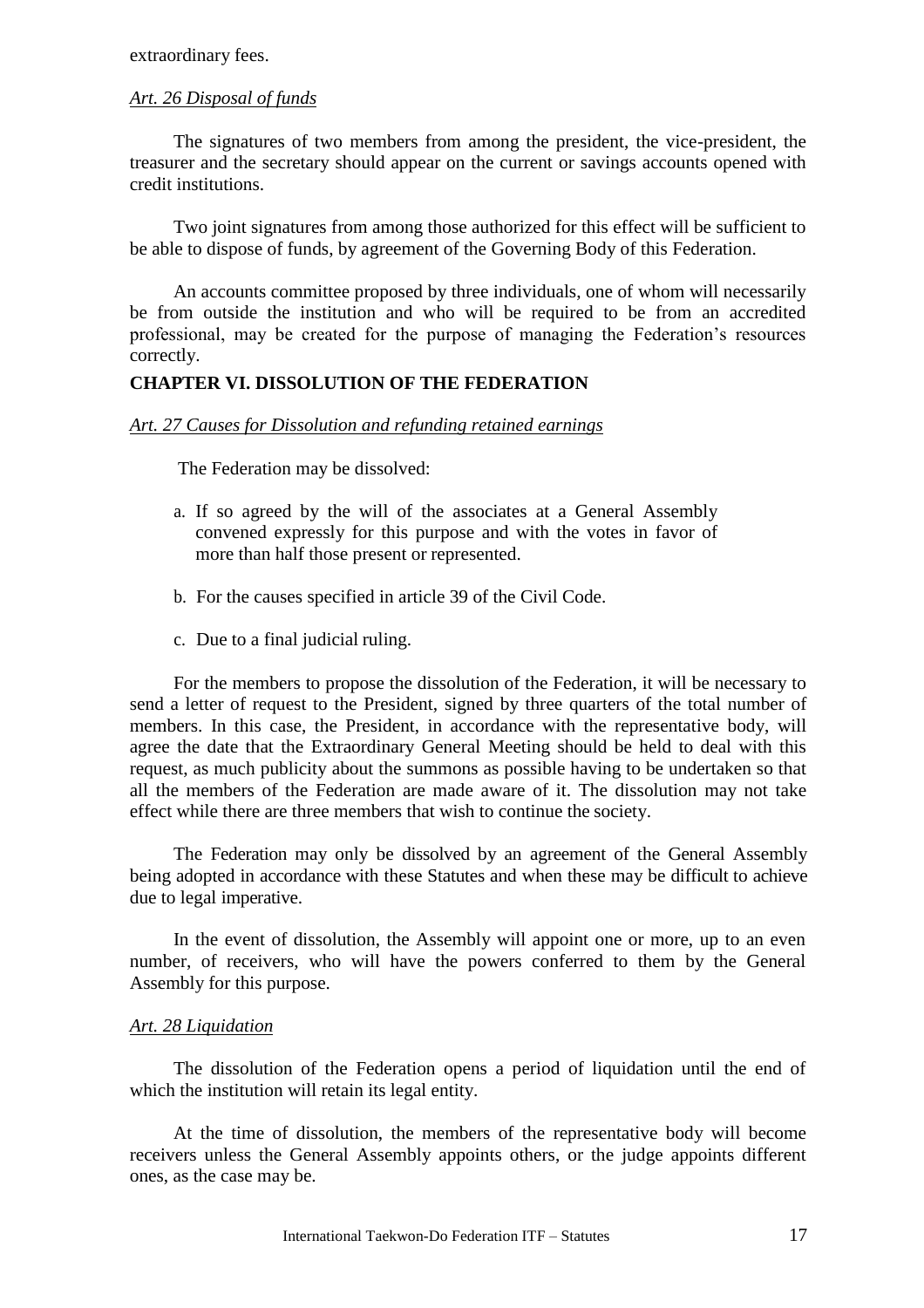The receivers will be responsible for:

- a. Ensuring the integrity of the Federation's assets.
- b. Concluding pending operations and implementing new ones that may be required for the liquidation.
- c. Securing payment from the Federation's debtors.
- d. Liquidating assets and paying creditors.
- e. Managing the Federation's surplus assets for the purposes provided for in the Statutes.
- f. Requesting the cancellation of entries in the corresponding Registry.

In the event that the Federation becomes bankrupt, the representative body or, as the case may be, the receivers should immediately request the appropriate bankruptcy proceedings be heard before a competent judge.

The Federation's assets will be allocated to pay off any charges it may have against it and the remainder will be put at the disposal of the public or private charitable organization having similar purposes to those of the Federation that may be designated by the General Assembly.

Registered federations meet the obligations with all its current and future assets. Associates are not personally liable for the debts of the Federation.

Members or a sitting member of the governing and representative bodies, and everyone else that acts in the name and on behalf of the Federation will be accountable to it, to associates and third parties for damages caused and debts incurred due to wilful and recklessly negligent acts; they will be civilly and administratively accountable for actions *and* omissions in the performance of their duties, and for any agreements they may have voted for in the presence of third parties, the Federation and the associates. When responsibility cannot be attributed to any sitting member of the representative and governing bodies, they will be jointly responsible for the acts and omissions unless it can be accredited that they did not take part in their approval or implementation or expressly opposed them.

# **CHAPTER VII. RESOLUTION OF CONFLICTS**

#### *Art. 29 Resolution of conflicts*

In accordance with the provisions of article 40 of Organic Law 1/2002, of 22nd March, regulating the Right of Association, litigious matters that may arise in relation to the private transactions of the federations and their internal operations will fall within the competence of the Civil Jurisdiction.

The agreements and actions of the federations may be challenged by any associate or individual with an accredited legitimate interest. Associates may challenge any agreements or actions of the federations that they deem contrary to the Statutes within a period of forty days from the adoption date of the same, urging for them to be rectified or cancelled and preventively suspended where appropriate, or combining both claims through the procedures established in the Civil Procedure Law.